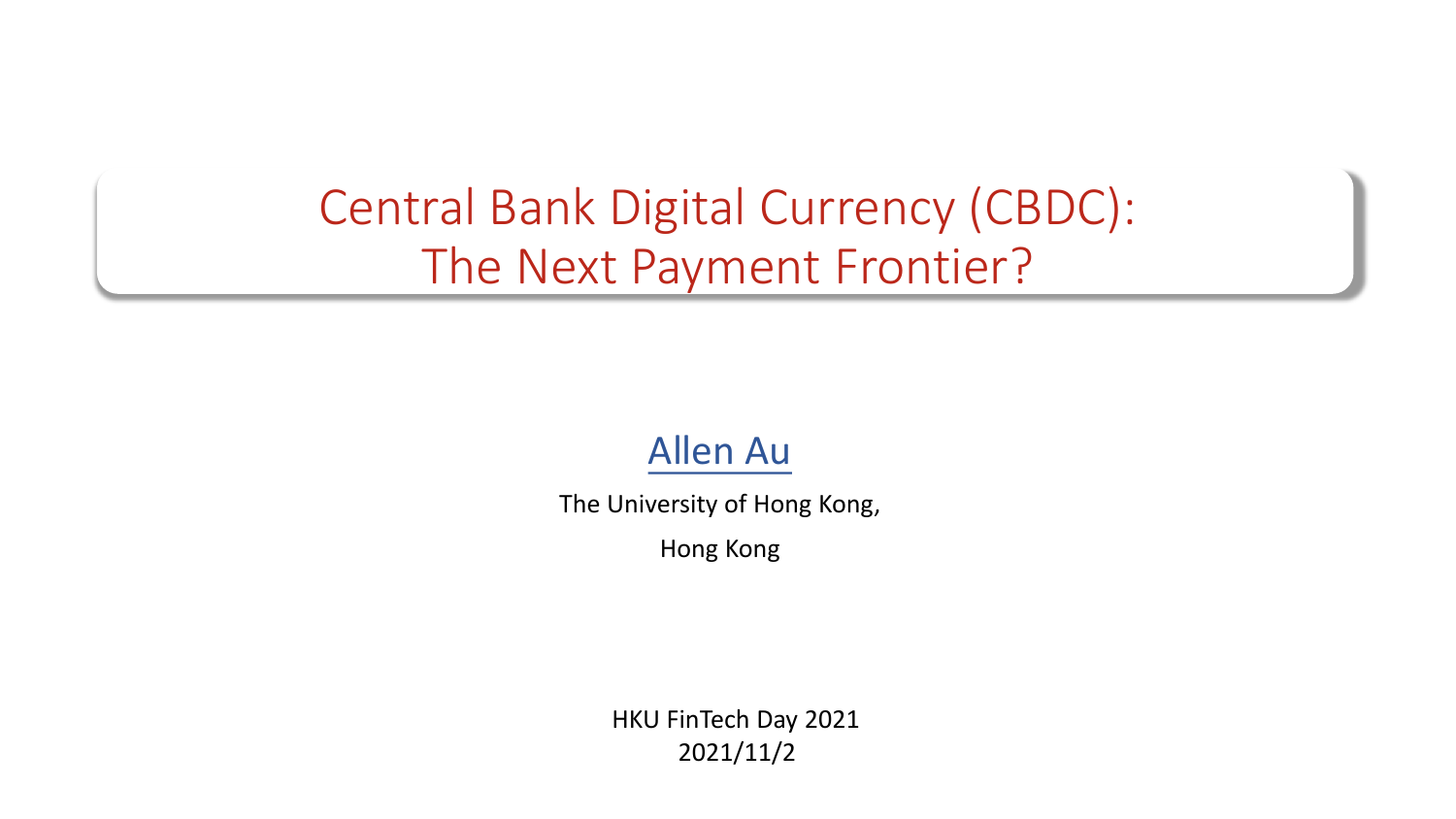### Overview of the Sharing (Part I)

- **Why CBDC?**
- **Types of CBDC**
- **Technology Readiness**
- **Security is a primary attribute for a CBDC (Dr John Yuen)**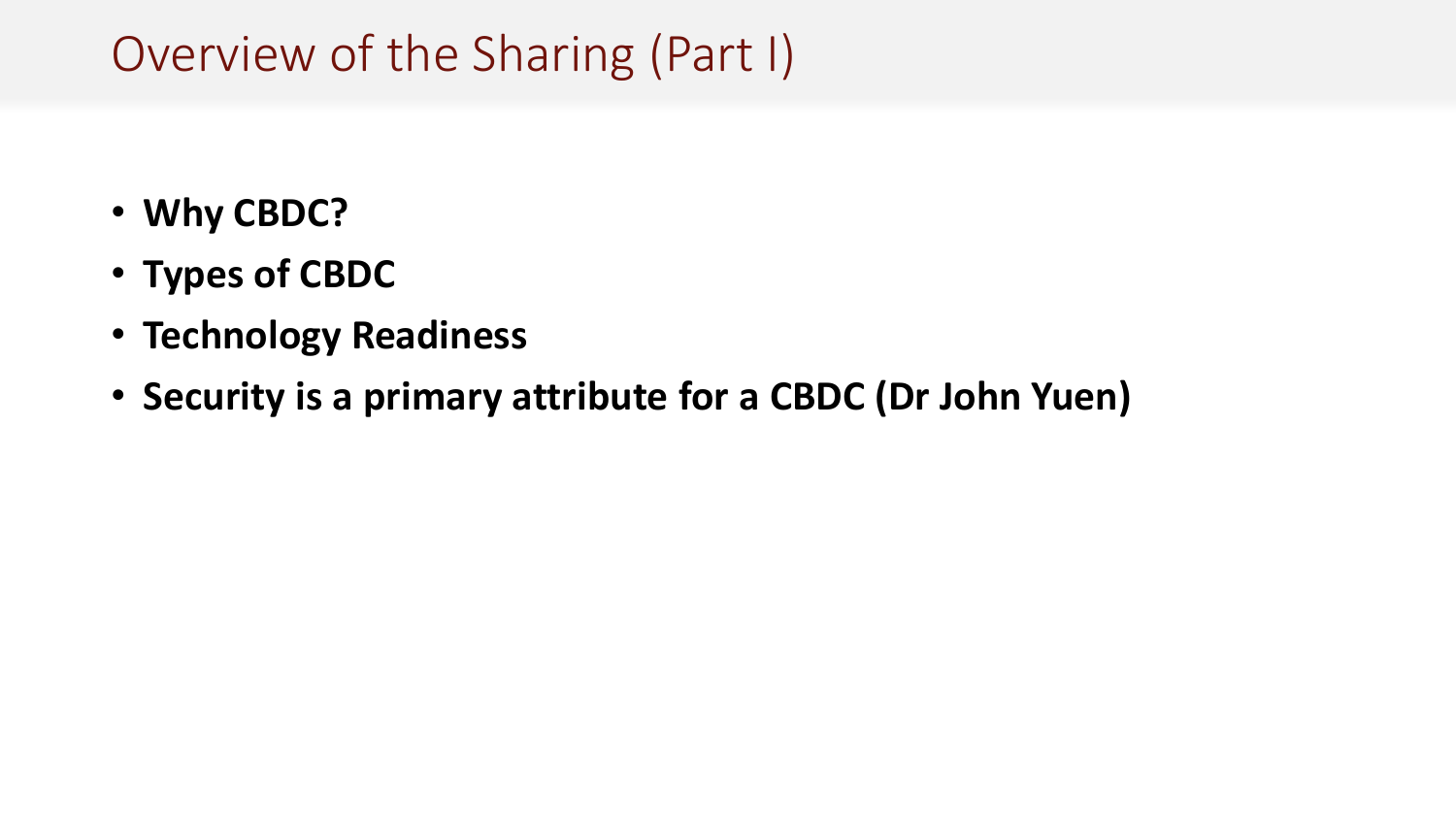### Rise of Cryptocurrencies



We witnessed the "success" of cryptocurrencies, the growing popularity of new payment systems, and the surge of decentralized finance.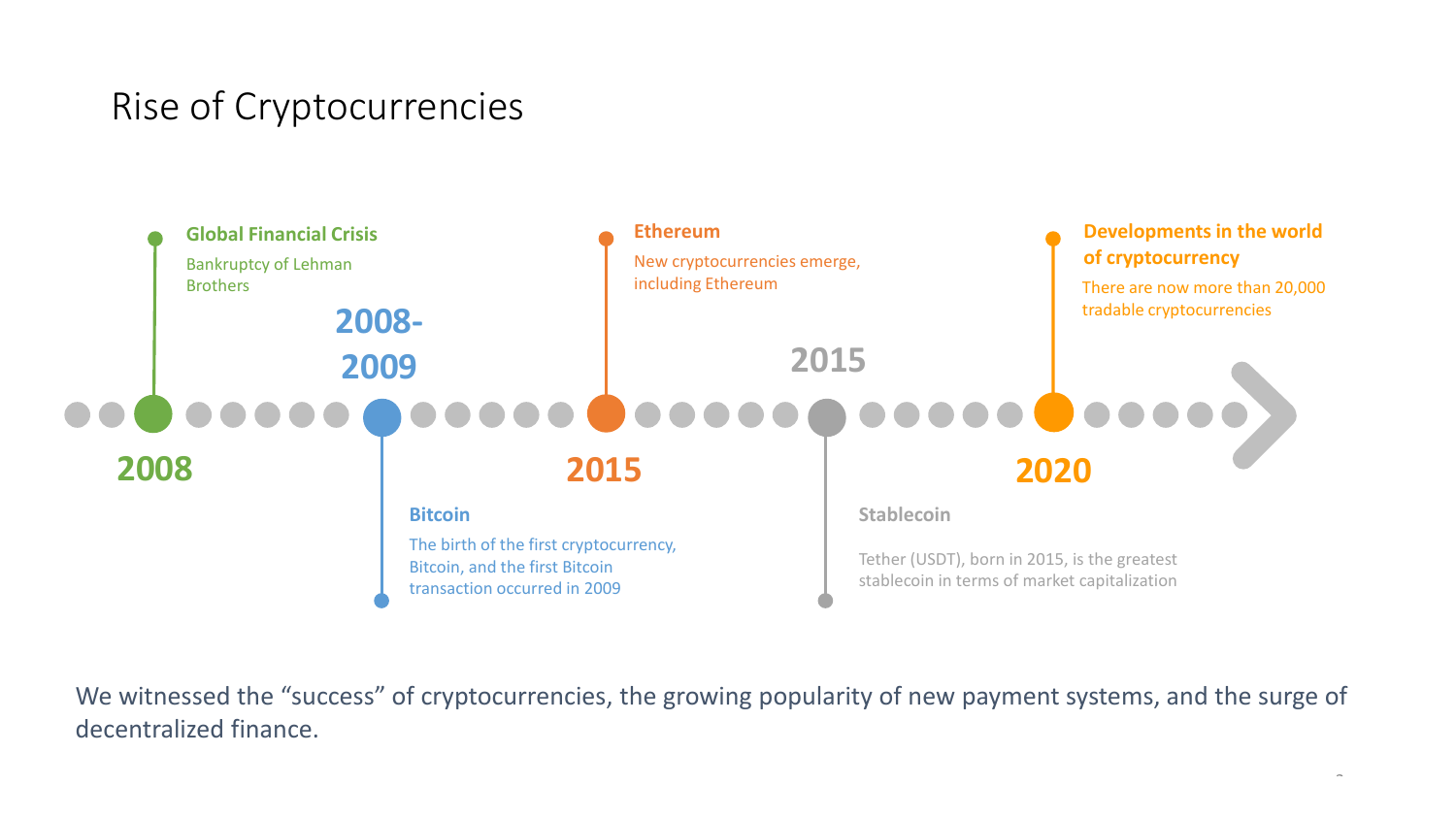# Why Central Bank Digital Currency?

- Using cryptocurrencies issued by private sectors are risky
- Potential benefits of CBDC
	- A direct response to the challenges posted by private cryptocurrencies
	- Instant payment and faster settlement
	- Lower transaction cost and cost-effective cross border payments
	- Financial inclusion
	- Advanced conditional payment
- Foster innovation and support new business model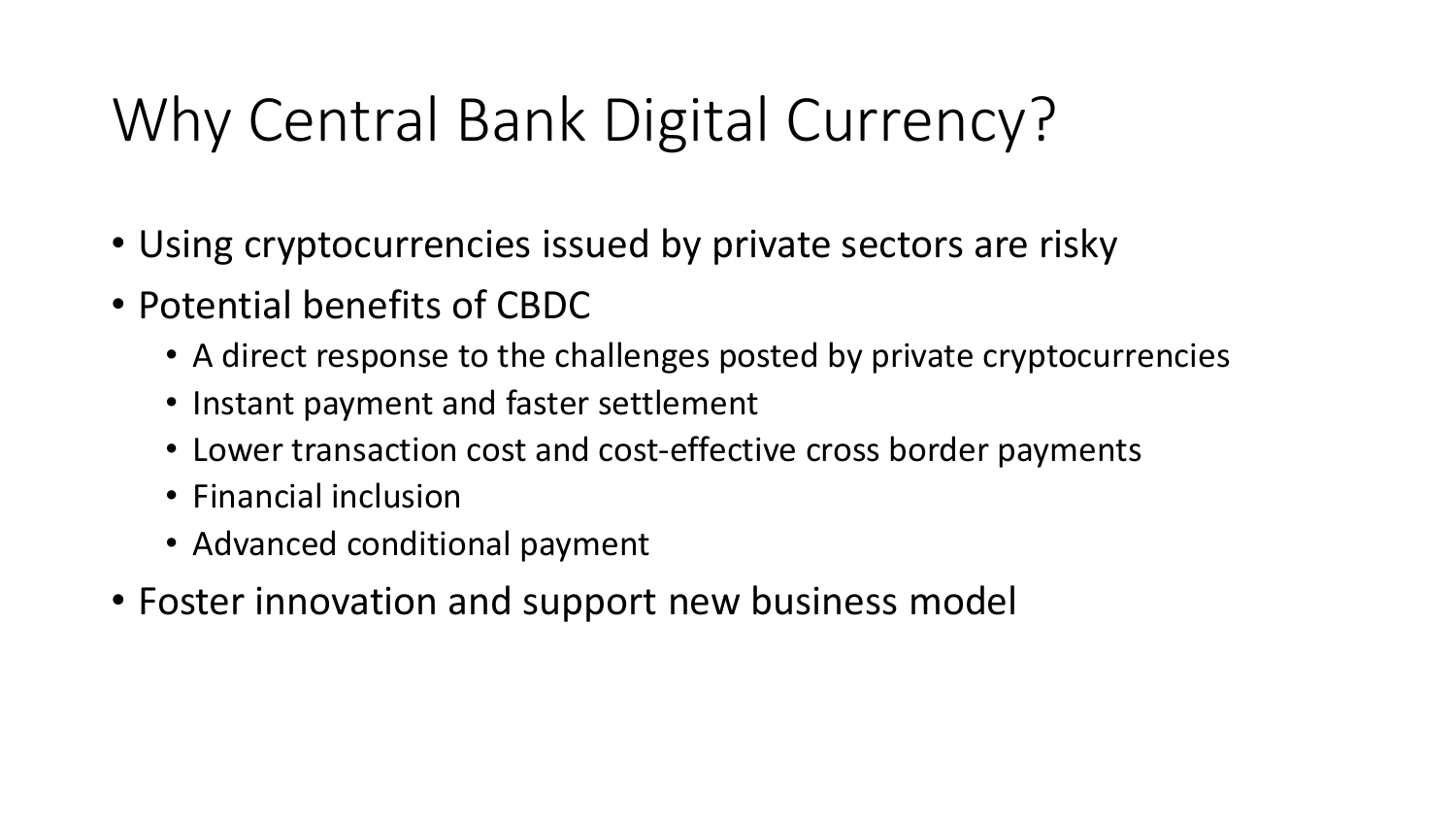# Types of CBDC







Retail CBDC **Wholesale CBDC** Cross-Border Payment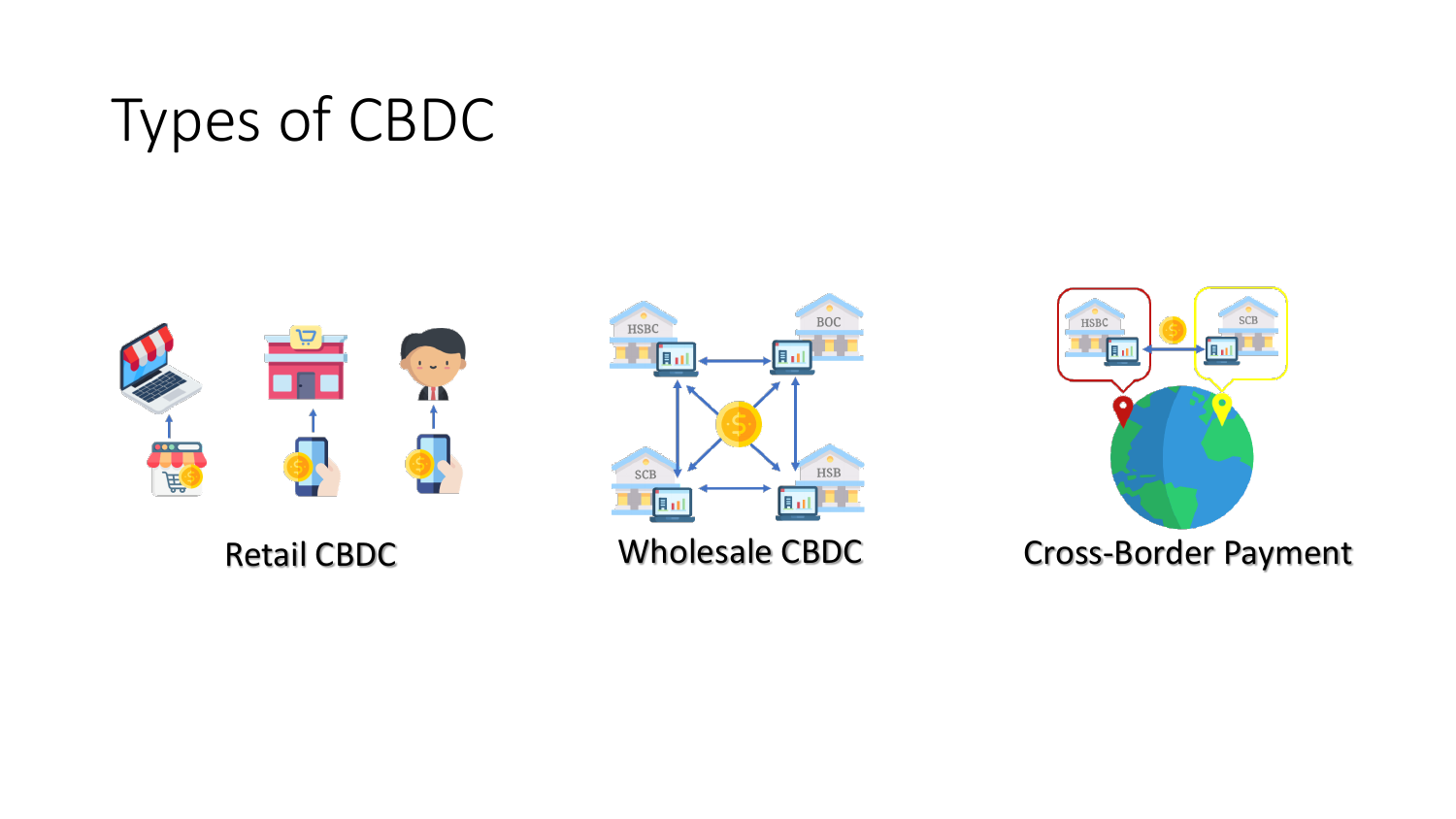# Potential Impacts of Different Types of CBDC

Retail, wholesale and international payments using CBDC would enable more diversified payment systems and greater autonomy for the central bank.

#### **1. Retail CBDC Replace Cash**

- CBDC facilitates P2P payments.
- Compete with cryptocurrencies.
- **2. Improve the Functioning of Wholesale Payment Systems**
- Current infrastructure is secure and reliable, but expensive from the point of view of collateral consumption.
- Distributed ledger technology (DLT) can reduce the collateral needs, increase efficiency and minimize cost.
- **3. Increase Efficiency of International Payments**
- Current cross-border transactions are costly and time-consuming, all transactions are though correspondent banks to handle transactions conducted involving foreign counterparts.
- CBDC eliminates the layers of correspondent banks, enables real-time cross border transactions, and reduces the overall transaction cost.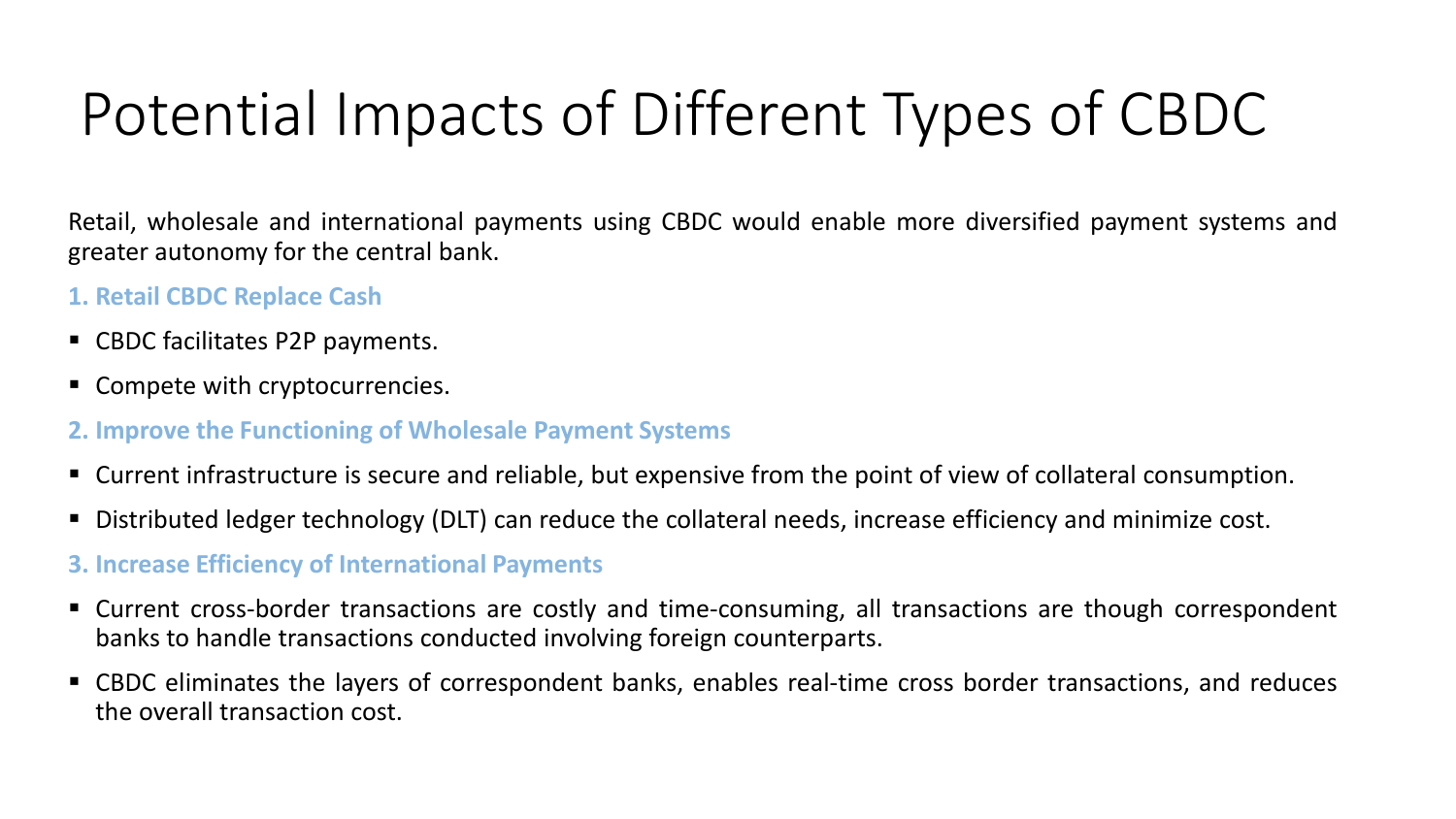## Models of CBDC

- Centralised?
- Blockchain-Based?

| <b>Application</b><br>Layer         | <b>Core Layer</b>                                                                                                                     | <b>Network</b><br>Layer                                                      | Data Layer                                                                             | <b>Physical Layer</b>    |
|-------------------------------------|---------------------------------------------------------------------------------------------------------------------------------------|------------------------------------------------------------------------------|----------------------------------------------------------------------------------------|--------------------------|
| <b>Wallet</b><br><b>Credentials</b> | <b>Privacy-Preserving</b><br><b>Technologies</b><br><b>Smart Contract</b><br><b>Consensus</b><br><b>State Channel</b><br>Side Channel | <b>Gossip</b><br><b>P2P Protocols</b><br><b>Access Control</b><br><b>PKI</b> | <b>Hash Functions</b><br><b>Merkle Tree</b><br><b>Signature</b><br><b>Verification</b> | <b>TPM</b><br><b>TEE</b> |

#### Distributed Ledger Technology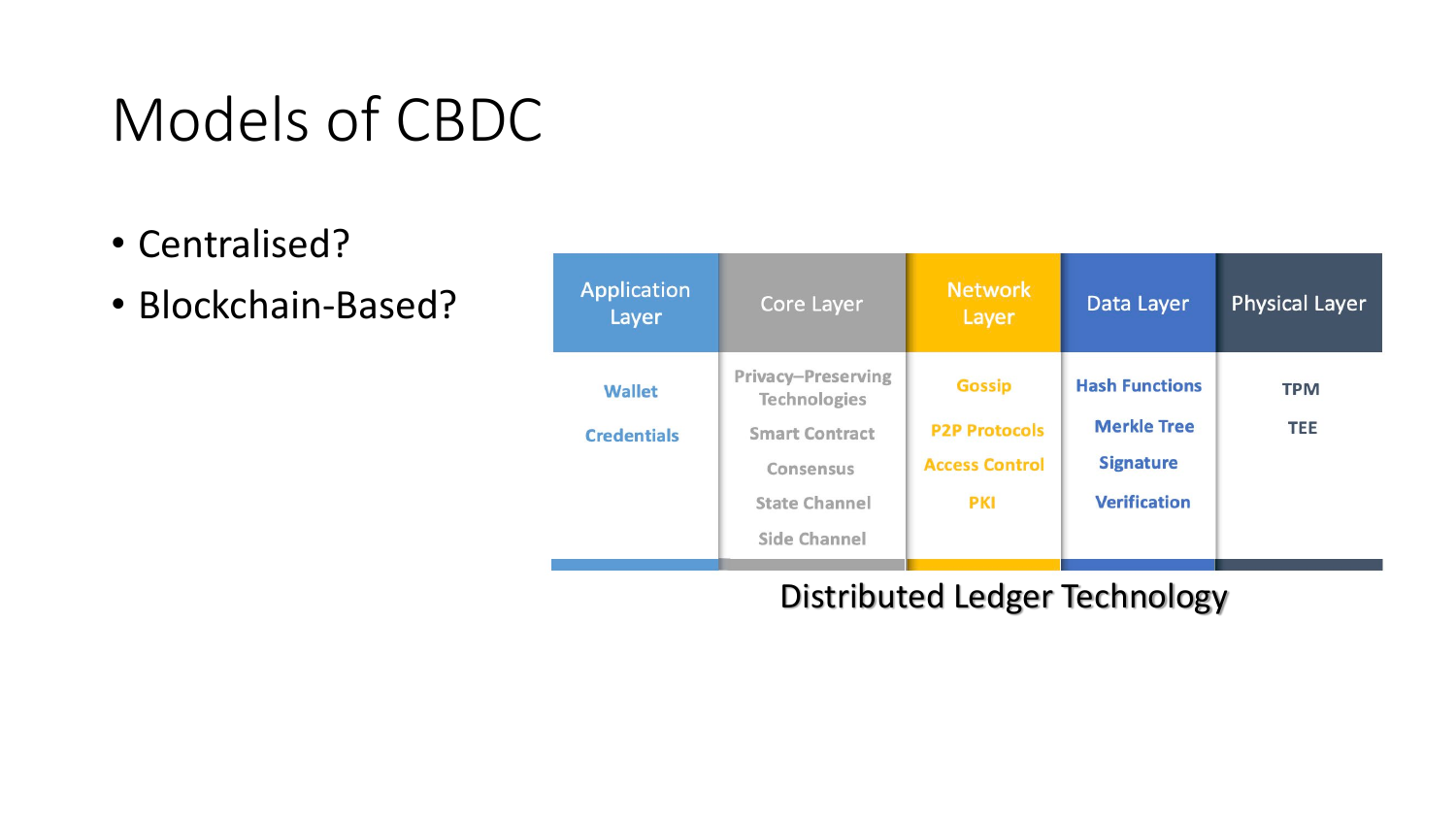# Technology concerns

#### • **Performance and Scalability**

The retail CBDC needs to support significantly high transaction throughput, while the functionality and efficiency of the platform could be maintained

#### • **Security**

CBDC design requires long-term security, to ensure the transaction data and records can be securely shared and stored. The system security allows the platform for recovering from attacks and for evolving protection mechanisms in response to technological advances

#### • **Privacy**

The visibility may deter certain users from choosing to make payments using CBDC as many may be uncomfortable with payments being monitored by a single source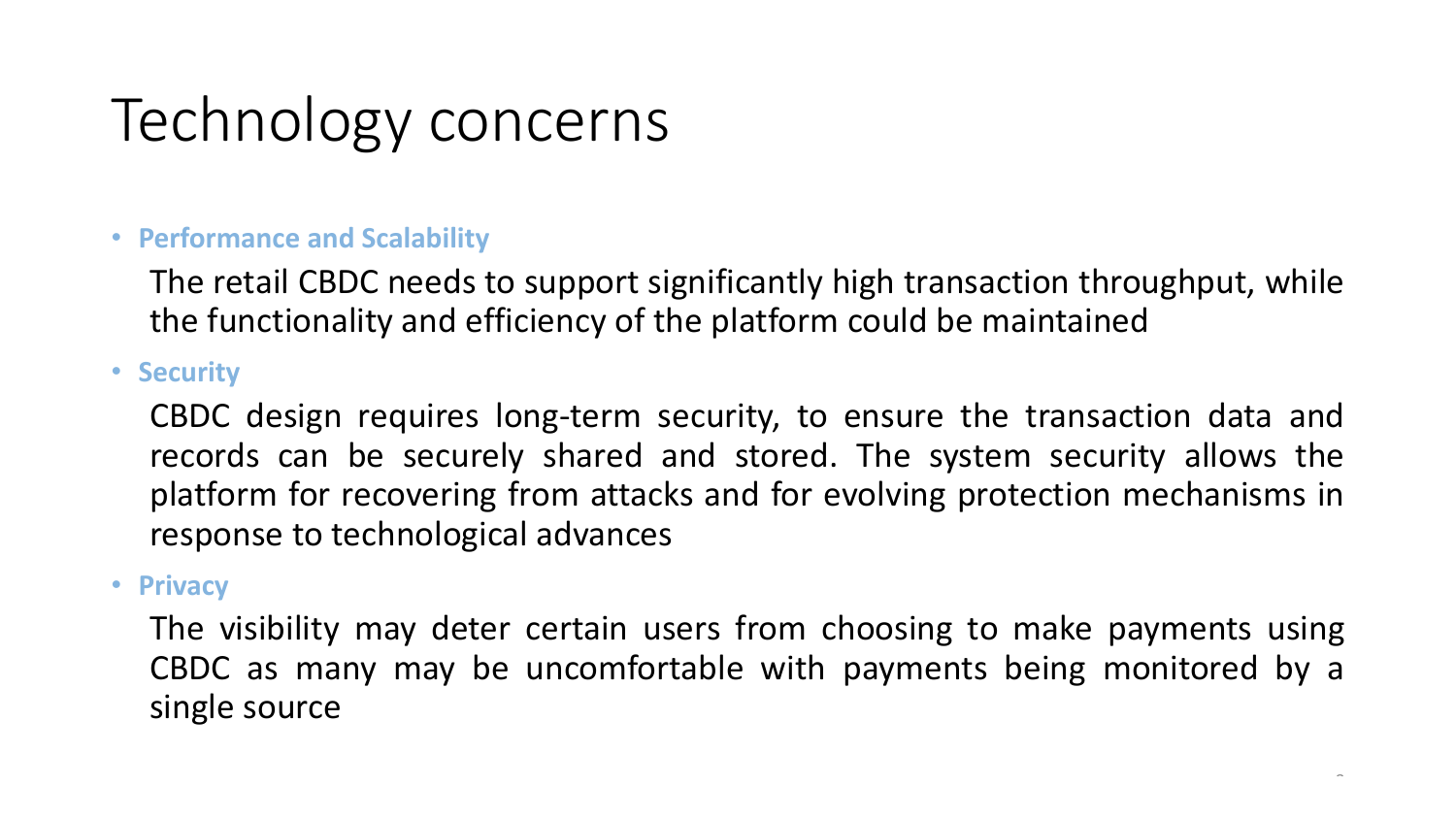## The future?

- CBDC or Improvement over existing payment systems?
- Co-existence and CBDC plays a complementary role
	- Promote the development of DLT-based applications
	- CDBC can work outside the banking system and help financial inclusion
	- "Competition" to banks
	- Cross-border payments